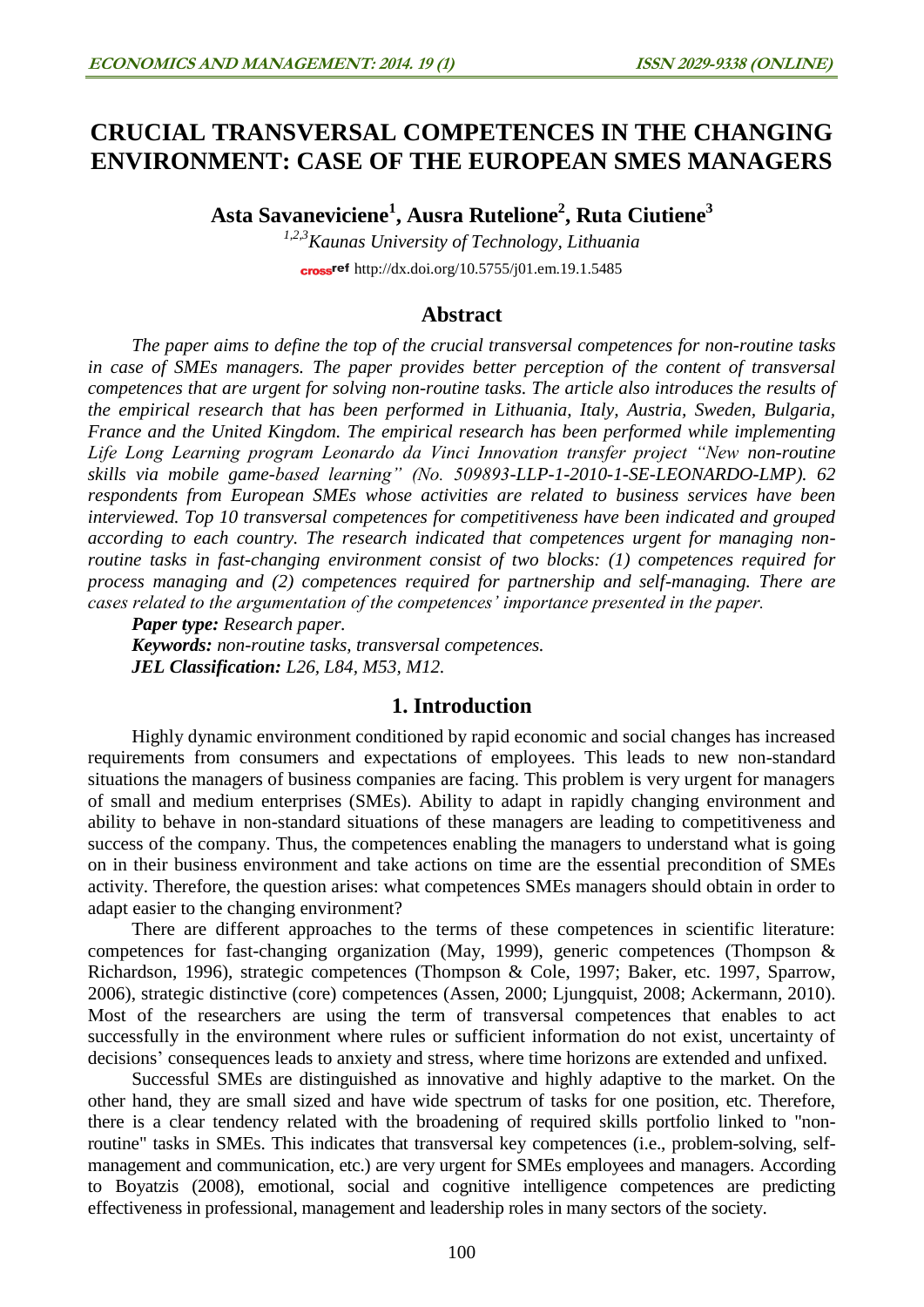There are many studies dedicated to the importance of these competences. Koenigsfeld (2012) noted that leadership and interpersonal competences have been rated as the most important and most frequently used managerial competences. Robles (2012) identified top 10 soft skills perceived as the most important by business executives: integrity, communication, courtesy, responsibility, social skills, positive attitude, professionalism, flexibility, teamwork, and work ethic. Dreyfus (2008) stated that nine competences (Managing Group Process, Initiative, Self-Confidence, Leadership, Helping and Delegating, Adapting, Setting and Managing to Goals, Human Frailty and Interpersonal Sensitivity) are significantly differentiating highly effective managers from typical managers.

Global crisis has induced the research related to the perception of challenges in crisis period and the competences urgent for executives and employees. Wooten & James (2008) stated that executives who enable their organizations to recover from a crisis, may own a complex set of competences in each of the five phases of crisis – signal detection, preparation and prevention, damage control and containment, business recovery, and reflection and learning.

Besides the research directed at the complex set of competences, most of the research has been directed towards the importance of separate competences in different contexts. Modern management trends like green management (Zoogah, 2011; Milard, 2011, Jackson, 2011, etc.), sustainability (Wagner, 2011; Ehnert, 2012) and related concepts allow looking at the competence management from the new perspective. Wallin (2012) stated that competences can be a useful framework when considering alternative ecosystem strategies. SME is characterized by the niche strategy in case of specific requirements for clients and individual organization activity that lead to unique product or service. This is definitely related to non-routine tasks and competences required for accomplishing of such tasks. In case of SMEs managers, openness for changes, ability to implement them and also strategic thinking are very important. Nuntamanop (2013) noted the importance of strategic thinking competence that offers a framework for developing strategic thinking of business leaders and managers, which contributes to better business strategy and performance. Jis (2008) argues that in the new environment, many enterprises convert their pyramid organizational structures into flat ones with procedure-driven configurations. Therefore, team work becomes a very important way as this competence could be understood as an expression of identification within the enterprise as well as tolerance to each other in SME case.

The results of the scientific research suppose a wide range of competences urgent for the successful business development. Actual competences, that are urgent, depend on the context. Competences that are the most important for SMEs within their specifics are distinguished in the paper. On the other hand, based on SME specifics and environment dynamics, the competences required for execution of non-routine tasks are emphasized. Summary of competences presented by various authors and the evaluation of the importance of these competences allowed to distinguish the competences and their descriptions. 12 competences have been distinguished based on two aspects: SME specifics and non-routine tasks (Figure 1).

| Communication                                                                    | <b>Team work</b>                             |  |  |  |  |  |  |  |  |
|----------------------------------------------------------------------------------|----------------------------------------------|--|--|--|--|--|--|--|--|
| expression - contacts - feedback                                                 | management – coordination - integration      |  |  |  |  |  |  |  |  |
| <b>Planning</b>                                                                  | <b>Flexibility</b>                           |  |  |  |  |  |  |  |  |
| priorities - trends - stages and methods                                         | flexible style - attitudes/views of others - |  |  |  |  |  |  |  |  |
|                                                                                  | adaptation                                   |  |  |  |  |  |  |  |  |
| <b>Conflict Management</b>                                                       | <b>Strategic thinking</b>                    |  |  |  |  |  |  |  |  |
| fairness - objectiveness - mediation                                             | vision for the future - key objectives -     |  |  |  |  |  |  |  |  |
|                                                                                  | external environment                         |  |  |  |  |  |  |  |  |
| <b>Inspiring motivation</b>                                                      | <b>Innovativeness</b>                        |  |  |  |  |  |  |  |  |
| Encourage, inspire others – present goals                                        | experiment-creativity-overstep the settled   |  |  |  |  |  |  |  |  |
| attractively                                                                     | limits and rules                             |  |  |  |  |  |  |  |  |
| <b>Openness to change</b>                                                        | <b>Initiative</b>                            |  |  |  |  |  |  |  |  |
| challenges – initiative - adaptation                                             | self-confidence - new opportunities - new    |  |  |  |  |  |  |  |  |
|                                                                                  | activities                                   |  |  |  |  |  |  |  |  |
| <b>Decision Making</b>                                                           | <b>Learning improvement</b>                  |  |  |  |  |  |  |  |  |
| responsibility – consequences/risks -                                            | apply knowledge – improvement - learn        |  |  |  |  |  |  |  |  |
| assessment                                                                       | from own experience                          |  |  |  |  |  |  |  |  |
| <b>Figure 1.</b> Key competences for managing non-routine tasks at the workplace |                                              |  |  |  |  |  |  |  |  |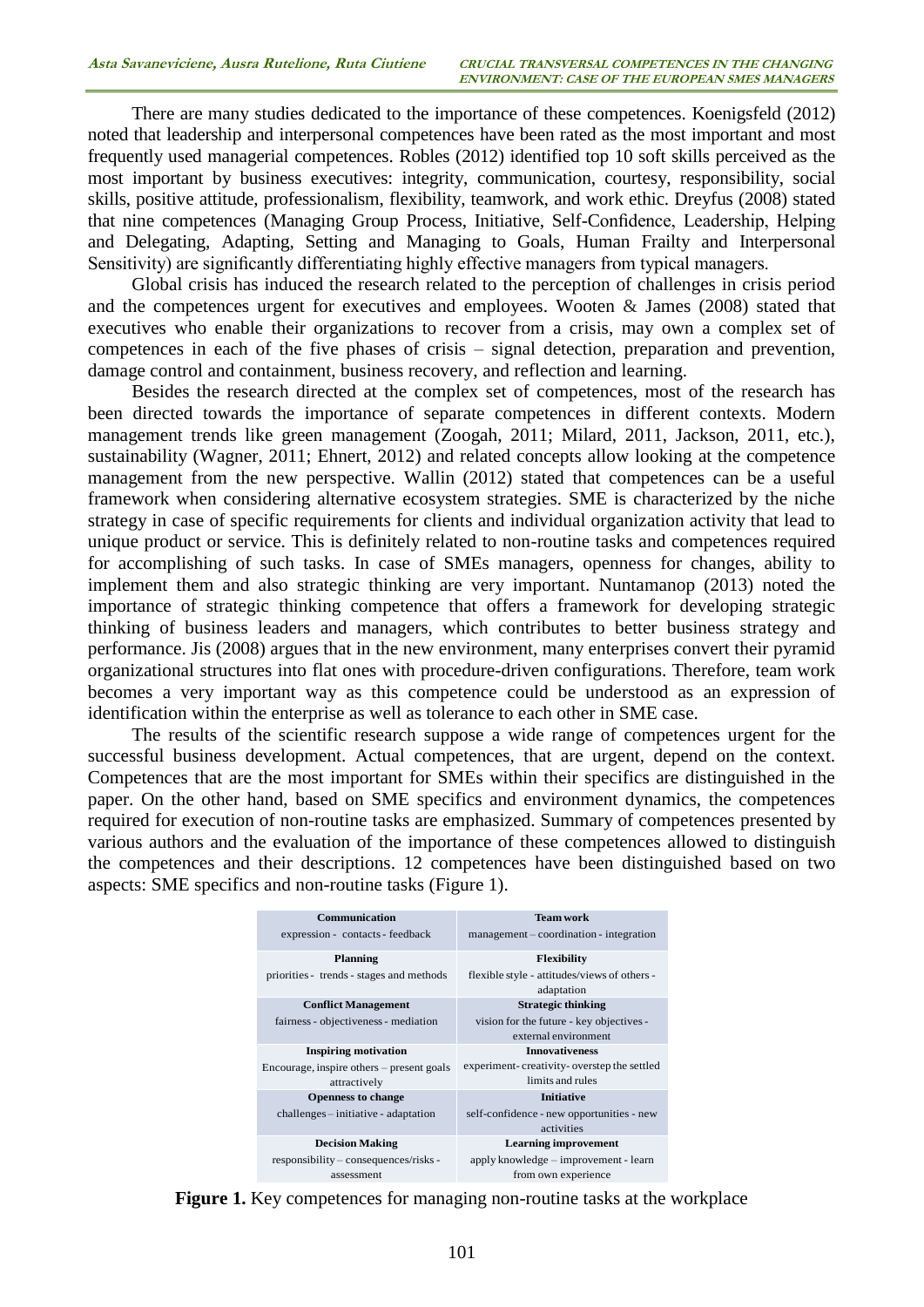## **2. Method**

The aim of the empirical research is to justify the importance of defined competences urgent for managing non-routine tasks at the workplace and distinguish the descriptions of these competences. The method of the research was in-depth semi-structured interview with the subjects of quantitative survey. Semi-structured questionnaire was filled out by the interviewer. This research was carried out with 62 respondents, i.e. managers of small and medium business services companies (IT, consultations, services, insurance, etc). The research was performed in Lithuania  $(N=11)$ , Italy  $(N=11)$ , Austria  $(N=10)$ , Sweden  $(N=4)$ , Bulgaria  $(N=9)$ , France  $(N=10)$  and the United Kingdom (N=12). Personal information (age, gender, education) is not presented taking into account respondents wishes for anonymity.

Each respondent was asked to evaluate the importance of non-routine tasks skills and provide the cases, explaining the importance of certain behavior. This approach allowed to ensure the deliberate and reasonable evaluation of competences' importance.

Factorial validation technique was applied for testing of scales quality. At first, all questions in a corresponding block were factorized by principal components method, while applying factors axis rotation according to the highest dispersion. Then the structure of theoretically meaningful indicators was found, and obtained single factors were additionally tested by applying alpha factor analysis method. This method was used for validity testing of single items combination to additive index. Dimensionality of the scale was tested while using this method in the research. Evaluation scales of competences for non-routine tasks were distinguished as possessing high methodological qualitative characteristics. Their inherent consistency coefficients are high enough, and they reach 0.9 limit. Other controlled indicators also have high meanings (L; i/tt; rmean, etc.). Then crucial transversal competences were distinguished, and content analysis was applied for the processing of related cases.

The top of transversal competences for competitiveness were indicated and ranged according to each country. Differentiation of transversal competences' importance in the countries was checked using the tests for Several Independent Samples (Kruskal-Wallis test) and Two-Independent-Samples Tests (Mann-Whitney test). Significance level of 0,05 was chosen to check the hypotheses. The hypotheses on equality were rejected (differences were considered as statistically more important and reliable) when p\_value did not exceed 0,05.

## **3. Results**

The research on transversal competences urgent for solving non-routine tasks was carried out in Lithuania, Italy, Austria, Sweden, Bulgaria, France and the United Kingdom. Evaluation of competences' compatibility confirmed logical determination (behavior) of competences. According to the factorial validation technique, aggregate competence needed for managing non-routine tasks consists of two competences' units. First unit of competences needed for process managing involves Strategic thinking, Innovativeness, Openness to change, Initiative, Planning and Decision making. Second unit of competences needed for partnership and self-managing involves Communication, Learning, development, Inspiring motivation, Team work, Conflict management and Flexibility (Figure 2).

Competences for Process managing as well as competences for Partnership and self-managing are equivalent according to the importance. If the most important competence is Communication that is ascribed to the competences needed for partnership and self-managing, so the second most important competence is Planning, that refers to the competences needed for process managing.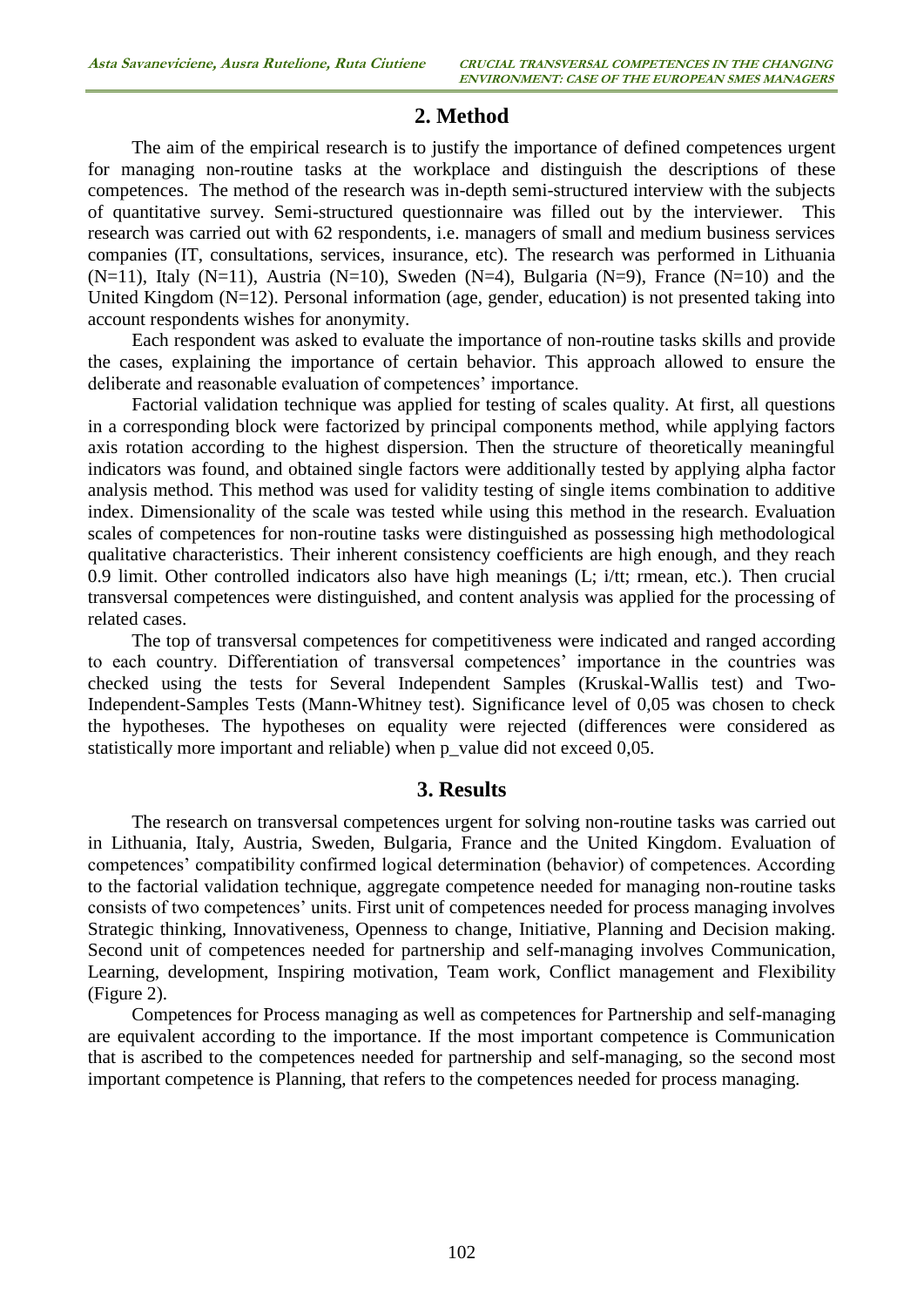| <b>Competences needed for process managing</b>                                                                    | Competences needed for partnership and self-managing                                |  |  |  |  |  |  |  |  |  |  |
|-------------------------------------------------------------------------------------------------------------------|-------------------------------------------------------------------------------------|--|--|--|--|--|--|--|--|--|--|
| Component characteristics:<br>% of Variance=50,725                                                                | Component characteristics:                                                          |  |  |  |  |  |  |  |  |  |  |
| $KMO = 0,674$                                                                                                     | % of Variance=51,534<br>$KMO = 0.685$                                               |  |  |  |  |  |  |  |  |  |  |
| Cronbach's $\alpha = 0.753$                                                                                       | Cronbach's $\alpha = 0.758$                                                         |  |  |  |  |  |  |  |  |  |  |
| <b>Strategic thinking</b>                                                                                         | Communication**                                                                     |  |  |  |  |  |  |  |  |  |  |
| $(L=0,819; i/tt=0,661; Mean=3,3250; Std.D=0,59890)$                                                               | $(L=0.862; i/tt=0.711; Mean=3,3994; Std.D=,45877)$                                  |  |  |  |  |  |  |  |  |  |  |
|                                                                                                                   | • is open to feedback from others without prejudice                                 |  |  |  |  |  |  |  |  |  |  |
| possesses a clear vision for the future<br>clearly defines key objectives                                         | • respects the attitudes and opinion of others                                      |  |  |  |  |  |  |  |  |  |  |
| considers the company in relation to its external                                                                 | provides feedback to others                                                         |  |  |  |  |  |  |  |  |  |  |
| environment                                                                                                       | can discuss different topics in an objective way                                    |  |  |  |  |  |  |  |  |  |  |
| identifies opportunities which can increase the                                                                   | is tolerant of different customs and cultures                                       |  |  |  |  |  |  |  |  |  |  |
| organization's competitiveness                                                                                    |                                                                                     |  |  |  |  |  |  |  |  |  |  |
|                                                                                                                   | expresses own reflections and ideas clearly                                         |  |  |  |  |  |  |  |  |  |  |
| <b>Openness to change</b>                                                                                         | Learning, development                                                               |  |  |  |  |  |  |  |  |  |  |
| $(L=0, 751; i/tt=0, 571; Mean=3, 3833; Std.D =, 48814)$                                                           | $(L=0.752; i/tt=0.562; Mean=3.2754; Std.D=0.61007)$                                 |  |  |  |  |  |  |  |  |  |  |
| realizes the need for change, and the possibility of                                                              | • continually improves personal behaviours                                          |  |  |  |  |  |  |  |  |  |  |
| implementing the change                                                                                           | continually improves professional knowledge and skills                              |  |  |  |  |  |  |  |  |  |  |
| initiates and implements change<br>adapts to the changing environment both by                                     | strives to learn more than required by each situation<br>learns from own experience |  |  |  |  |  |  |  |  |  |  |
| behaviour and thinking                                                                                            |                                                                                     |  |  |  |  |  |  |  |  |  |  |
| supports new approaches, initiatives, methods, and                                                                |                                                                                     |  |  |  |  |  |  |  |  |  |  |
| technologies                                                                                                      |                                                                                     |  |  |  |  |  |  |  |  |  |  |
| <b>Initiative</b>                                                                                                 | <b>Team work</b>                                                                    |  |  |  |  |  |  |  |  |  |  |
| (L=0,720; i/tt=0,518; Mean=3,3167; Std.D=,41647)                                                                  | $(L=0.731; i/tt=0.531; Mean=3,3405; Std.D=0.50805)$                                 |  |  |  |  |  |  |  |  |  |  |
|                                                                                                                   | • fosters commitment and team spirit                                                |  |  |  |  |  |  |  |  |  |  |
| actively seeks new activities and work challenges<br>actively seeks and identifies opportunities to achieve goals | encourages and facilitates cooperation in team working                              |  |  |  |  |  |  |  |  |  |  |
| actively seeks for new information/precedents                                                                     | • works with others to achieve goals                                                |  |  |  |  |  |  |  |  |  |  |
| pursues work with energy and determination                                                                        | integrates different opinions of team members                                       |  |  |  |  |  |  |  |  |  |  |
| <b>Planning</b>                                                                                                   | <b>Conflict Management</b>                                                          |  |  |  |  |  |  |  |  |  |  |
| (L=0,640; i/tt=0,439; Mean=3,3918; Std.D=,51610)                                                                  | $(L=0.638; i/tt=0.442; Mean=3.3894; Std.D=0.52366)$                                 |  |  |  |  |  |  |  |  |  |  |
| anticipates progress of actions and resources                                                                     | acts as a mediator in conflict situation                                            |  |  |  |  |  |  |  |  |  |  |
| required                                                                                                          | resolves conflicts between people                                                   |  |  |  |  |  |  |  |  |  |  |
| defines priorities                                                                                                | is fair and objective in conflict situations                                        |  |  |  |  |  |  |  |  |  |  |
| distributes and redistributes tasks and resources                                                                 | handles stress in conflict situations                                               |  |  |  |  |  |  |  |  |  |  |
| <b>Decision Making</b>                                                                                            | <b>Flexibility</b>                                                                  |  |  |  |  |  |  |  |  |  |  |
| $(L=0.623; i/tt=0.426; Mean=3,3600; Std.D=,47700)$                                                                | $(L=0.618; i/tt=0.420; Mean=3.3333; Std.D=0.62361)$                                 |  |  |  |  |  |  |  |  |  |  |
| evaluates the consequences and risks, expected                                                                    | takes into account the attitudes and views of others                                |  |  |  |  |  |  |  |  |  |  |
| benefit and cost of decisions taken                                                                               | can understand and adopt the position of others                                     |  |  |  |  |  |  |  |  |  |  |
| evaluates strategic impact of decisions taken                                                                     | adapts to changing demands and conditions                                           |  |  |  |  |  |  |  |  |  |  |
| makes good decisions in complex situations                                                                        |                                                                                     |  |  |  |  |  |  |  |  |  |  |
| presents logical, reasoned, constructive critical                                                                 |                                                                                     |  |  |  |  |  |  |  |  |  |  |
| comments and arguments                                                                                            |                                                                                     |  |  |  |  |  |  |  |  |  |  |
| takes creative decisions in non-routine tasks<br><b>Innovativeness</b>                                            |                                                                                     |  |  |  |  |  |  |  |  |  |  |
| (L=0,611; i/tt=0,413; Mean=3,0060; Std.D=,45221)                                                                  | <b>Inspiring motivation</b> *                                                       |  |  |  |  |  |  |  |  |  |  |
| applies new work methods                                                                                          | $(L=0, 571; i/tt=0, 394; Mean=3, 1695; Std.D = 0.63389)$                            |  |  |  |  |  |  |  |  |  |  |
| generates and presents new ideas                                                                                  | gives confidence to other people and facilitates their<br>success                   |  |  |  |  |  |  |  |  |  |  |
| questions accepted approaches and enters uncharted areas                                                          | creates space for others to succeed                                                 |  |  |  |  |  |  |  |  |  |  |
| operates outside of the box, i.e. finds new solutions                                                             | enthuses other people                                                               |  |  |  |  |  |  |  |  |  |  |
| creates compelling future vision                                                                                  | successful in gaining staff interest and commitment                                 |  |  |  |  |  |  |  |  |  |  |
|                                                                                                                   |                                                                                     |  |  |  |  |  |  |  |  |  |  |
|                                                                                                                   | <b>Figure 2.</b> Competences needed for managing non-routine tasks                  |  |  |  |  |  |  |  |  |  |  |
| * Two items were rejected:                                                                                        |                                                                                     |  |  |  |  |  |  |  |  |  |  |
| 1) creates a vision of what could be achieved;                                                                    |                                                                                     |  |  |  |  |  |  |  |  |  |  |
| 2) defines goals in an accessible way                                                                             |                                                                                     |  |  |  |  |  |  |  |  |  |  |
| ** One item was rejected: Makes and maintains good relationships                                                  |                                                                                     |  |  |  |  |  |  |  |  |  |  |

#### **Figure 2.** Competences needed for managing non-routine tasks

*2) defines goals in an accessible way*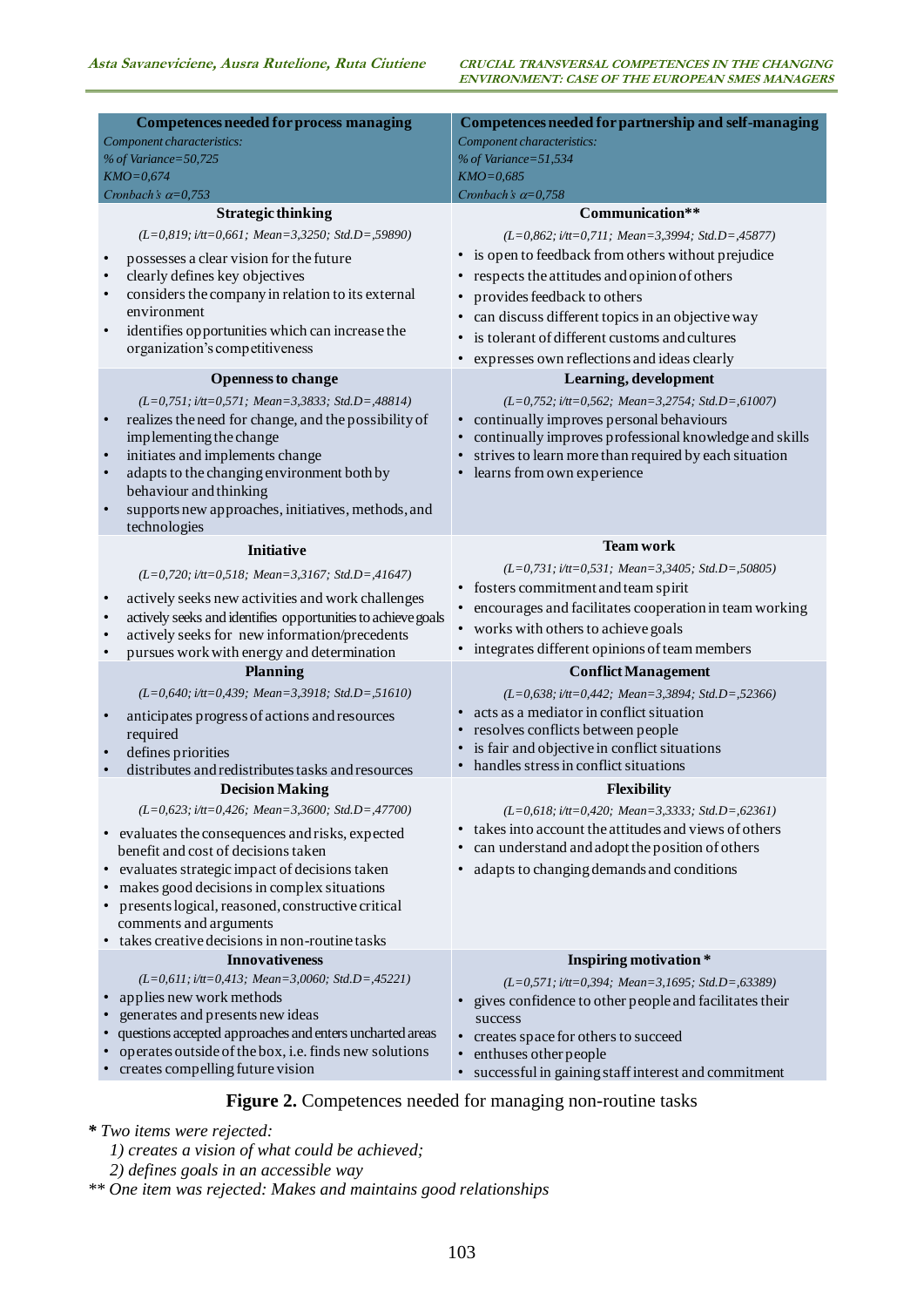Respondents were asked to present the cases related to each competence's importance. One respondent indicated that long relationships with clients in seeking to satisfy their individual needs are very important and lead to clients' loyalty. Also, communication competence is very urgent because it allows explaining specific wishes of customers and presenting individualized service of product. Namely, face-to-face communication forms the relations among the clients and employees and develops the confidence in each other. Also it was indicated that employees communicate using interactive means (i.e. e-mail) too much. This kind of communication has many advantages (fast, direct, it lets a written proof…), but also some disadvantages. It is an impersonal way of communicating; employees are receiving many useless emails that can hide the most important ones. This leads to improperly provided services because expectations of customers were met unduly. In order to avoid this new trend in the company, the manager decided to promote another way of communication, namely a real face-to-face communication. He did it himself with his close colleagues to show a good example; he has shown to everyone the importance of such communication by taking some examples of words or sentences that do not have the same meaning when you read them in an email message and listen to them. According to the respondent, due to the improved communication competence, the non-routine tasks are being performed faster in the company and attention to communication competence development led to the growth of the company.

Another SME feature is related to limited resources and constant search for new possibilities and orders in the market. This situation occurred in one SME, where a big project was contracted, but the company did not have enough resources to implement the project. The SME had to reschedule the project and to make a realistic assessment of the company's resources. The main mistake was insufficient staff capacity in the company that could carry on project management. Thus, the project, its activities and intensity in terms of performance and qualification requirements were reviewed. This example illustrated the need of planning the competences for the SME.

Small difference of average meaning (3,3994–3,0060) between the most important and comparatively less important competences determines relatively big dispersal of opinions in different countries (Figure 3, 4, Table 1).



**Figure 3.** Significance of competences needed for managing non-routine tasks (for process managing)

Lithuanian respondents are emphasizing the competences required for process managing, especially those related with Strategic management competence. Also Lithuanian respondents are distinguishing Initiative and Decision making more than respondents from other countries. Importance of Communication competence is also the most important for Lithuanians as well as for other countries too. The United Kingdom's respondents evaluated all competences quite reasonably,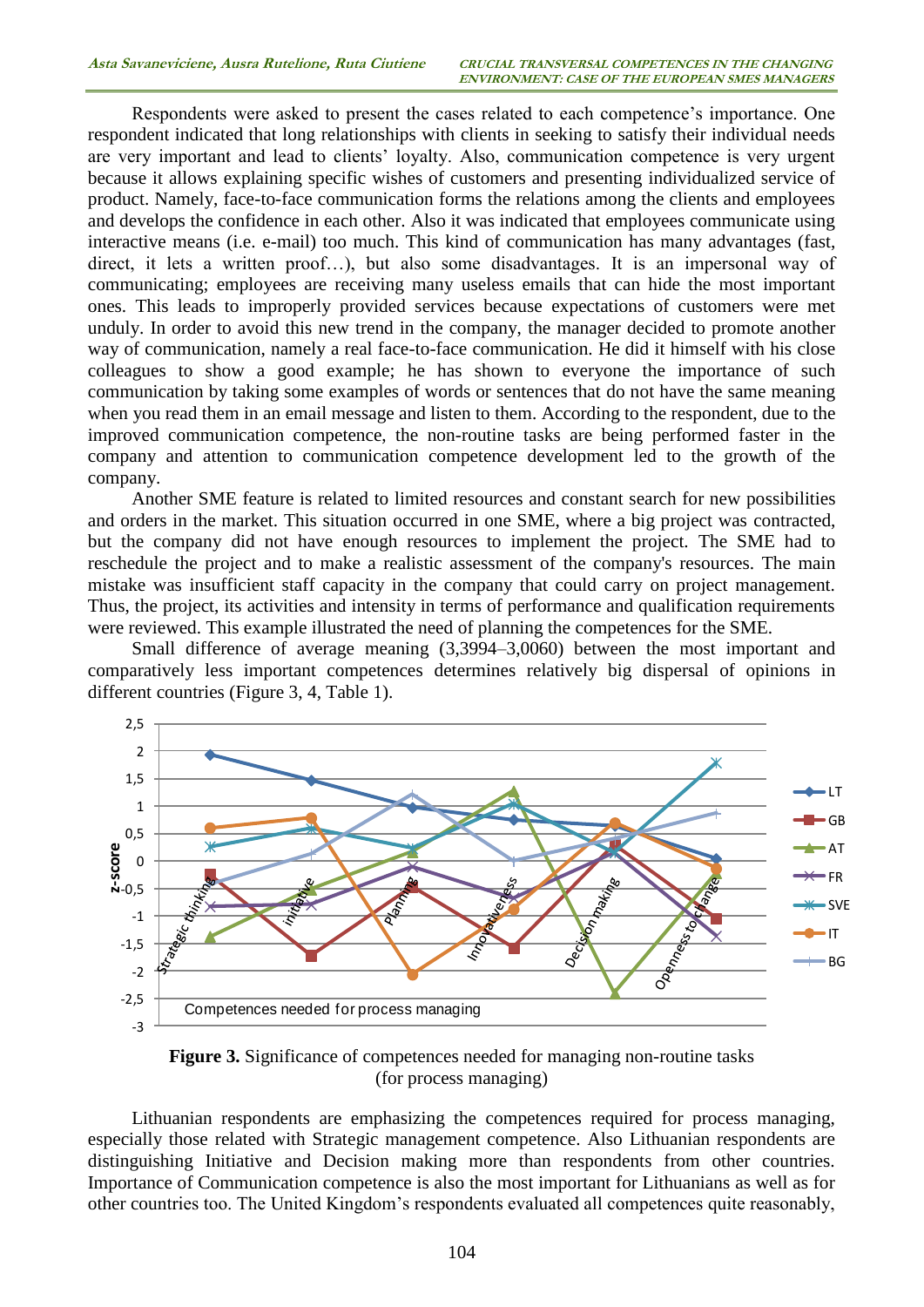but such competences as Openness to changes, Initiative needed for process managing were evaluated the most skeptically.



**Figure 4.** Significance of competences needed for managing non-routine tasks (for partnership and self-managing)

While testing the compatibility of opinions on competences' importance, applying Kruskal-Wallis test it was estimated that opinions significantly differ, i.e. Inovativenness (p\_value=0,01) and Conflict management (p\_value=0,04).

While performing compatibility analysis of opinions of the respondents from different countries, it was revealed that the opinion of Lithuanians was the same as Bulgarians in case of the evaluation of all competences. The difference between Lithuanian and other countries' respondents was in one or two competences points (see Table 1).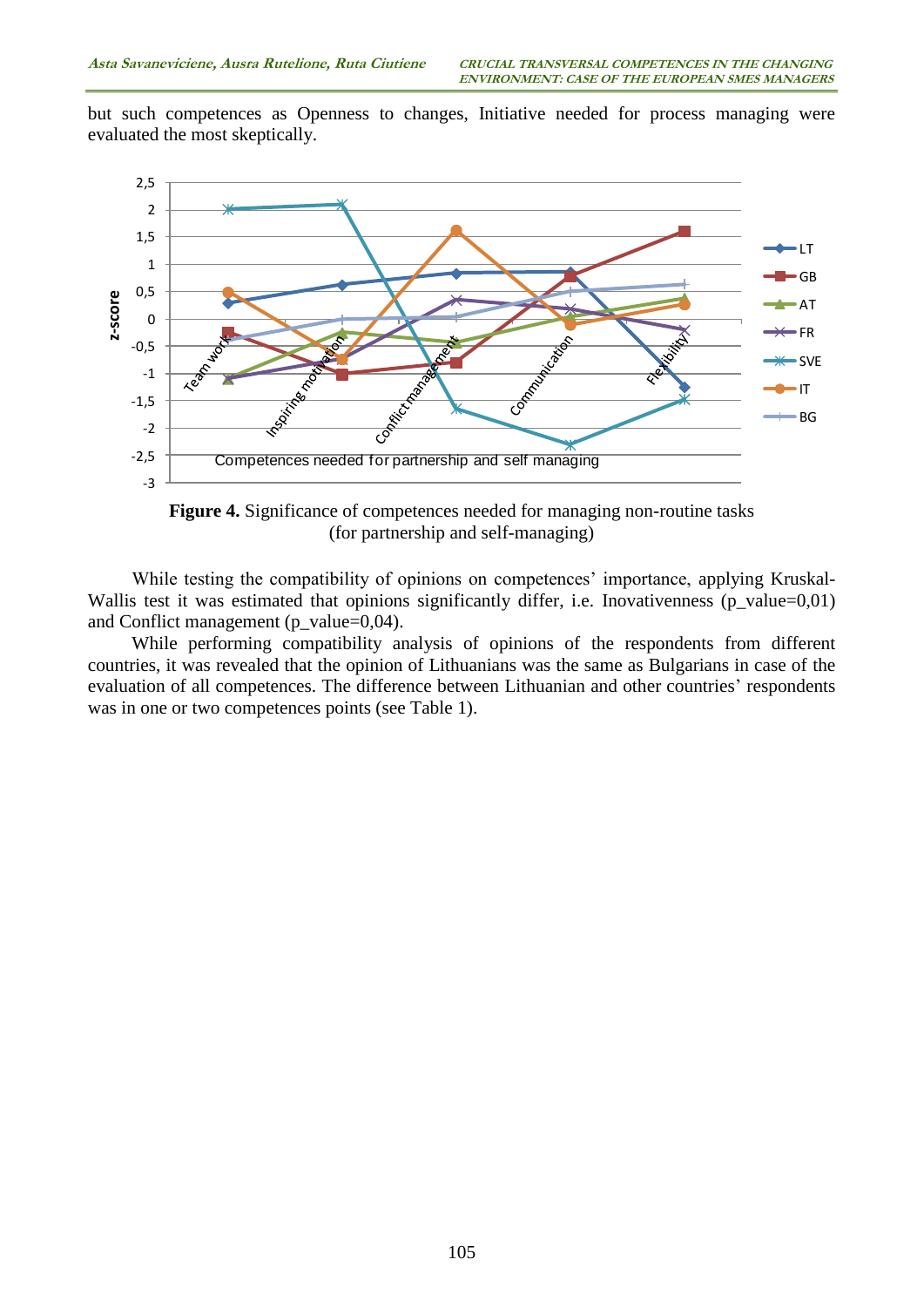| Unit                                                                                             | <b>Scale</b>             | Ę       | B G<br>E | ER<br>5  | GB<br>$\mathbb{L}$ | E       | $\overline{S}$<br>$\mathbb{H}$ | BG<br>4T | සී<br>$\mathbf{F}$ | FR<br>AT <sub></sub> | E<br>⊨<br>∢ | ⋗<br>j۵<br>AT | E<br>BG | GB<br>BG | E<br>BG | $\check{s}$<br>BG | GB<br>ER | E<br>ER | $\mathbf{S}$<br>ER | E<br>GB | $\omega$<br>සි | $\overline{S}$<br>E |
|--------------------------------------------------------------------------------------------------|--------------------------|---------|----------|----------|--------------------|---------|--------------------------------|----------|--------------------|----------------------|-------------|---------------|---------|----------|---------|-------------------|----------|---------|--------------------|---------|----------------|---------------------|
| $\operatorname{for}$<br>needed<br>process managing<br>Competences                                | Strategic<br>thinking    | $0.04*$ | ,425     | .061     | ,061               | .488    | ,123                           | .484     | .647               | ,672                 | .050        | ,219          | .770    | .964     | ,920    | .814              | .899     | ,257    | .562               | ,201    | ,479           | .383                |
|                                                                                                  | Innovativeness           | ,409    | ,366     | $0.033*$ | $,005*$            | $,017*$ | .634                           | .246     | $0.04*$            | $,033*$              | $,023*$     | ,886          | .193    | ,080     | ,217    | .482              | ,221     | .685    | ,210               | .321    | ,060           | ,151                |
|                                                                                                  | Openness to<br>change    | ,884    | ,102     | ,152     | .457               | .889    | $,037*$                        | .152     | ,378               | ,375                 | .880        | ,067          | .068    | ,053     | .303    | .519              | ,650     | ,323    | .045               | .483    | $.028*$        | ,148                |
|                                                                                                  | Initiative               | .144    | ,937     | ,183     | ,085               | ,815    | ,412                           | ,449     | .762               | .668                 | , 311       | ,289          | ,455    | ,342     | 000,    | .635              | ,933     | ,370    | ,379               | .229    | ,252           | .692                |
|                                                                                                  | Planning                 | ,290    | .809     | ,130     | .163               | ,038*   | ,379                           | .178     | .652               | .664                 | .136        | ,942          | .070    | ,062     | $040*$  | ,195              | ,878     | ,129    | .549               | .383    | .689           | ,195                |
|                                                                                                  | Decision<br>making       | $.010*$ | ,817     | ,720     | .612               | .899    | .416                           | .076     | $,039*$            | .066                 | $0.021*$    | ,085          | .934    | ,883     | .768    | ,755              | .928     | ,892    | .942               | ,709    | 1,000          | ,862                |
| needed for<br>$\mathbf{s}\mathbf{eff}$<br>$_{\rm rad}$<br>managing<br>partnership<br>Competences | Communication            | .393    | .818     | .545     | .927               | .339    | $.018*$                        | .562     | ,375               | .969                 | .805        | .072          | .805    | ,830     | ,336    | .084              | ,556     | 000.    | $.039*$            | .396    | $.045*$        | ,128                |
|                                                                                                  | Learning,<br>development | .887    | ,728     | .943     | ,899               | ,714    | .947                           | .803     | .892               | .877                 | .881        | ,942          | .563    | ,730     | .914    | .814              | .964     | ,803    | ,942               | .598    | .931           | ,923                |
|                                                                                                  | Inspiring<br>motivation  | ,337    | ,729     | ,088     | $,040*$            | ,156    | ,072                           | .934     | .560               | ,819                 | .658        | ,054          | ,594    | ,356     | ,832    | ,211              | ,752     | ,402    | $,016*$            | ,378    | $,010*$        | $,010*$             |
|                                                                                                  | Team work                | ,143    | .614     | .140     | ,570               | ,333    | ,125                           | .503     | .318               | ,587                 | ,279        | ,108          | .556    | ,952     | ,461    | ,226              | ,405     | ,137    | ,069               | ,211    | ,083           | ,432                |
|                                                                                                  | Conflict<br>management   | ,079    | .697     | ,518     | .054               | ,186    | $,017*$                        | .508     | ,657               | ,250                 | $0.013*$    | ,174          | .967    | .483     | ,234    | ,269              | .201     | ,070    | ,074               | $,015*$ | ,437           | $,011*$             |
|                                                                                                  | Flexibility              | .259    | ,132     | .263     | ,062               | .141    | ,893                           | .495     | ,293               | .756                 | .475        | ,337          | .557    | .950     | .865    | ,237              | .615     | .481    | ,383               | .939    | ,121           | ,244                |

**Table 1.** The differentiation of competences needed for managing non-routine tasks

\*Mann-Whitney test, significantly differ (p\_value<0.05)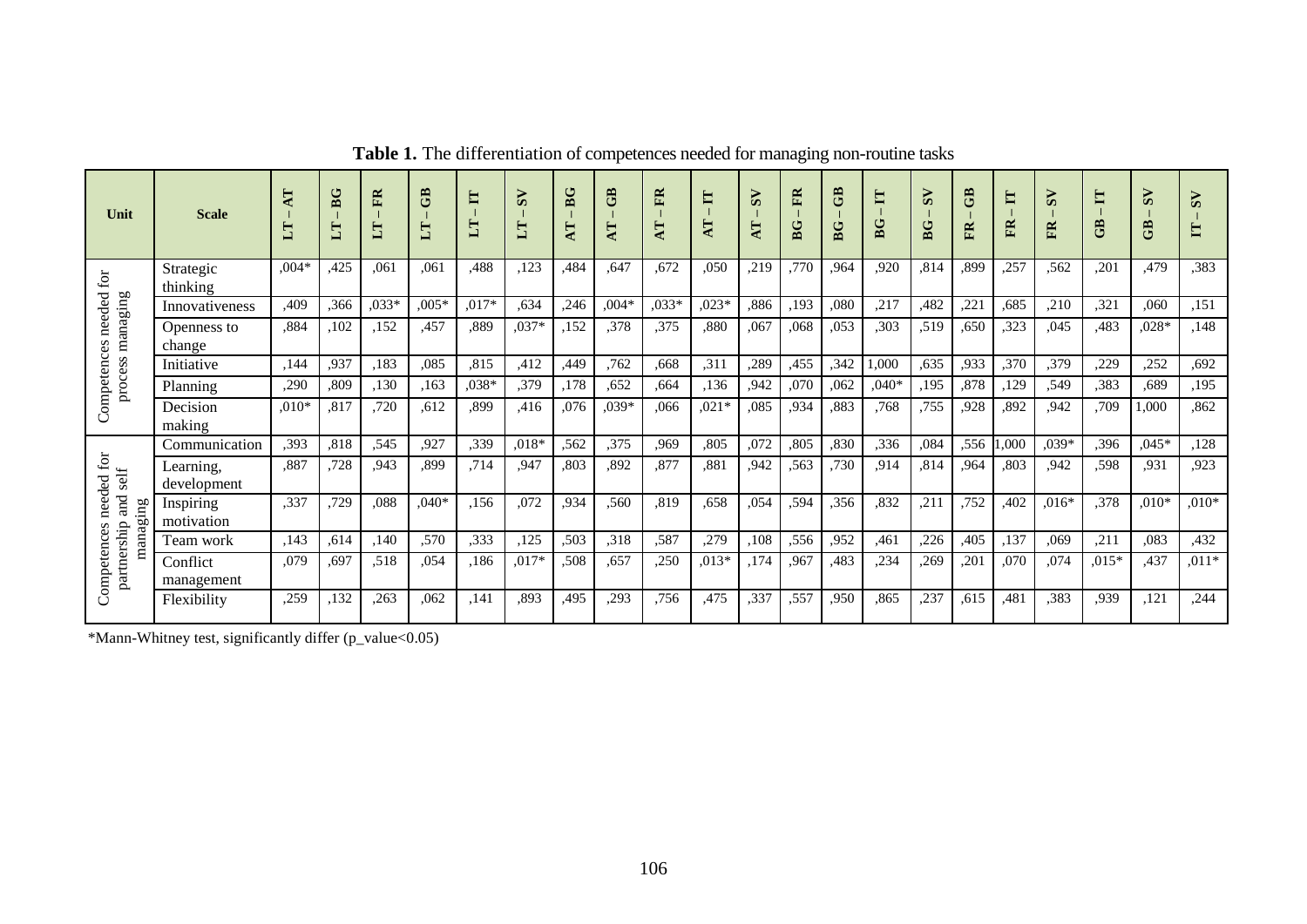Innovativeness, Decision making, Communication, Inspiring motivation and Conflict management were evaluated very differently by the respondents from each country. There is indicated that importance of Innovativeness conception was evaluated higher by Lithuanians compared to the respondents from France, the United Kingdom and Italy. Decision making was also evaluated as very important, except for Austrian respondents. Inspiring motivation and Conflict management competences were evaluated higher by Lithuanians compared to the respondents from the United Kingdom and Sweden.

#### **4. Discussion**

The results of the research indicated that Lithuanian respondents evaluated all competences (excluding Flexibility) higher than average. Bulgarian evaluations were almost the same as Lithuanian, only competences of Strategic management and Team work were evaluated lower than average of the competences evaluation. It can be assumed that these results are determined by lower competitiveness of SMEs as well as lower perception level of such competences' importance by SMEs managers in these countries.

Conversely, Innovativeness competence, compared to others, was evaluated at the lowest level. This contradicts the fact that the main feature of SMEs is innovativeness. On other hand, the results of the research revealed that innovativeness can also be defined as being open-minded to innovation, and having ability to generate and present new ideas applying new methods and finding new solutions. This confirms Schumpeter's theory that innovativeness is a combination of factors (Carroll, 2006). Innovativeness is the creation of new combinations, new quality of work, new plans formation, and striving to create. Schumpeter also stated that entrepreneurs are differing in their ability to stream, overcome social forces, network with required persons and influence them (Carroll, 2006). This approach to innovativeness would be more reasonable for the respondents; still it would be very wide and would duplicate the explanation of other competences. Therefore, although this concept of innovativeness probably has not revealed the importance of the competence, it can still be assumed that it is particularly important in hi-tech SMEs. The respondents of the current research have also emphasized the ability to adapt, particularly to adapt new methods and technologies, etc.

The top of crucial transversal competences for non-routine tasks in case of the SMEs managers provides better understanding of the content of transversal competences and allows to make assumptions for the need of targeted SMEs employees' training seeking efficiency in changing environment. Employees should be developing their competences constantly, improving their competence and the ability to adapt to changes, developing their knowledge, skills, and experience and foreseeing and correcting their possible mistakes (Håland, Tjora, 2006). Successful development of such competences is important in the organization of any size (Rabeh, 2013), but for resource-limited SMEs it is urgent. Competences needed for managing non-routine tasks enable SMEs managers to understand the situation in their business environment and take actions on time.

#### **References**

- Assen van, M. F. (2000). Agile-based competence management: the relation between agile manufacturing and time-based competence management. International Journal of Agile Management Systems, 2 (2), 142 – 155, [10.1108/14654650010337168](http://dx.doi.org/10.1108/14654650010337168)
- Boyatzis, R. E. (2008). Competencies in the 21st century. Journal of Management Development, 27 (1), 5- 12. doi: 10.1108/02621710810840730
- Carroll, P. E. (2006). An Introduction to Economics with Emphasis on Innovation.
- Dreyfus, Ch. R. (2008). Identifying competencies that predict effectiveness of R&D managers. Journal of Management Development. 27 (1), 76-91. doi: 10.1108/02621710810840776
- Eden, C. & Ackermann. F. (2010). Competences, distinctive competences, and core competences, in Ron Sanchez, Aimé Heene, Thomas Ede Zimmermann (ed.). A Focussed Issue on Identifying, Building,